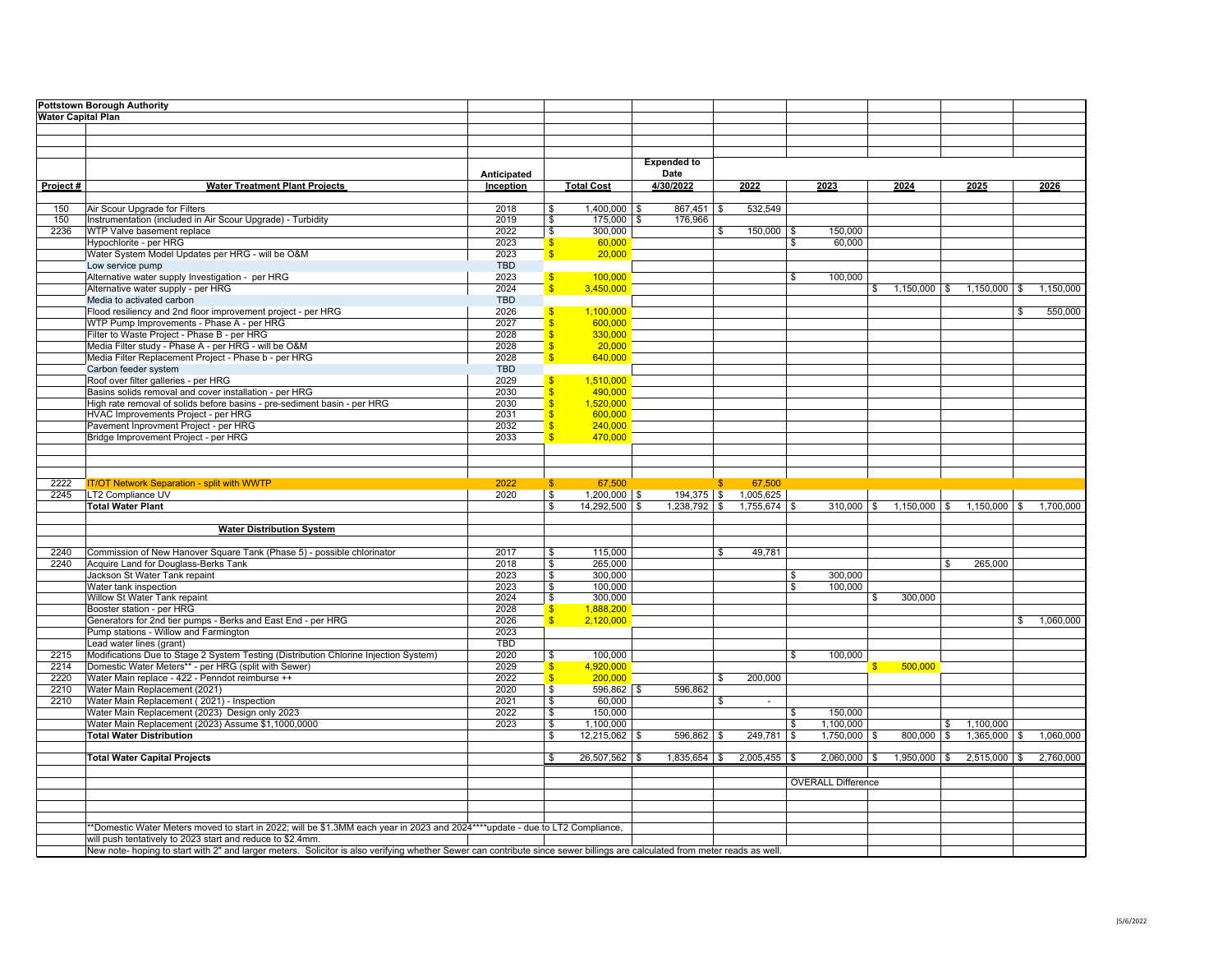|                           | <b>Pottstown Borough Authority</b>                                                                                                                           |                                |              |                |                              |                           |                 |                           |                             |        |                    |               |
|---------------------------|--------------------------------------------------------------------------------------------------------------------------------------------------------------|--------------------------------|--------------|----------------|------------------------------|---------------------------|-----------------|---------------------------|-----------------------------|--------|--------------------|---------------|
| <b>Water Capital Plan</b> |                                                                                                                                                              |                                |              |                |                              |                           |                 |                           |                             |        |                    |               |
|                           |                                                                                                                                                              |                                |              |                |                              |                           |                 |                           |                             |        |                    |               |
|                           |                                                                                                                                                              |                                |              |                |                              |                           |                 |                           |                             |        |                    |               |
|                           |                                                                                                                                                              |                                |              |                |                              |                           |                 |                           |                             |        |                    |               |
|                           |                                                                                                                                                              |                                |              |                |                              |                           |                 |                           |                             |        |                    |               |
|                           |                                                                                                                                                              |                                |              |                |                              |                           |                 |                           |                             |        |                    |               |
|                           |                                                                                                                                                              |                                |              |                |                              | Projected                 |                 |                           |                             |        |                    |               |
| Project#                  | <b>Water Treatment Plant Projects</b>                                                                                                                        | 2027                           |              | 2028           | 2029                         | 2030                      | 2031            | 2032                      | 2033                        | 2034   | 2035               | 2036          |
|                           |                                                                                                                                                              |                                |              |                |                              |                           |                 |                           |                             |        |                    |               |
| 150                       | Air Scour Upgrade for Filters                                                                                                                                |                                |              |                |                              |                           |                 |                           |                             |        |                    |               |
| 150                       | Instrumentation (included in Air Scour Upgrade) - Turbidity                                                                                                  |                                |              |                |                              |                           |                 |                           |                             |        |                    |               |
| 2236                      | WTP Valve basement replace                                                                                                                                   |                                |              |                |                              |                           |                 |                           |                             |        |                    |               |
|                           | Hypochlorite - per HRG                                                                                                                                       |                                |              |                |                              |                           |                 |                           |                             |        |                    |               |
|                           | Water System Model Updates per HRG - will be O&M                                                                                                             |                                |              |                |                              |                           |                 |                           |                             |        |                    |               |
|                           | Low service pump                                                                                                                                             |                                |              |                |                              |                           |                 |                           |                             |        |                    |               |
|                           | Alternative water supply Investigation - per HRG                                                                                                             |                                |              |                |                              |                           |                 |                           |                             |        |                    |               |
|                           | Alternative water supply - per HRG                                                                                                                           |                                |              |                |                              |                           |                 |                           |                             |        |                    |               |
|                           | Media to activated carbon                                                                                                                                    |                                |              |                |                              |                           |                 |                           |                             |        |                    |               |
|                           | Flood resiliency and 2nd floor improvement project - per HRG                                                                                                 | 550,000<br>$\sqrt{3}$          |              |                |                              |                           |                 |                           |                             |        |                    |               |
|                           | WTP Pump Improvements - Phase A - per HRG                                                                                                                    | 600,000<br>$\mathbf{s}$        |              |                |                              |                           |                 |                           |                             |        |                    |               |
|                           | Filter to Waste Project - Phase B - per HRG                                                                                                                  |                                | \$           | 330,000        |                              |                           |                 |                           |                             |        |                    |               |
|                           | Media Filter study - Phase A - per HRG - will be O&M                                                                                                         |                                |              |                |                              |                           |                 |                           |                             |        |                    |               |
|                           | Media Filter Replacement Project - Phase b - per HRG                                                                                                         |                                |              | 640,000        |                              |                           |                 |                           |                             |        |                    |               |
|                           | Carbon feeder system                                                                                                                                         |                                | \$           |                |                              |                           |                 |                           |                             |        |                    |               |
|                           |                                                                                                                                                              |                                |              |                |                              |                           |                 |                           |                             |        |                    |               |
|                           | Roof over filter galleries - per HRG                                                                                                                         |                                |              |                | \$ 1,510,000                 |                           |                 |                           |                             |        |                    |               |
|                           | Basins solids removal and cover installation - per HRG                                                                                                       |                                |              |                |                              | 490,000<br>\$             |                 |                           |                             |        |                    |               |
|                           | High rate removal of solids before basins - pre-sediment basin - per HRG                                                                                     |                                |              |                |                              | 760,000 \$<br>\$          | 760,000         |                           |                             |        |                    |               |
|                           | HVAC Improvements Project - per HRG                                                                                                                          |                                |              |                |                              |                           | 600.000<br>\$   |                           |                             |        |                    |               |
|                           | Pavement Inprovment Project - per HRG                                                                                                                        |                                |              |                |                              |                           |                 | 240,000<br>$\mathsf{\$}$  |                             |        |                    |               |
|                           | Bridge Improvement Project - per HRG                                                                                                                         |                                |              |                |                              |                           |                 | \$                        | 470,000                     |        |                    |               |
|                           |                                                                                                                                                              |                                |              |                |                              |                           |                 |                           |                             |        |                    |               |
|                           |                                                                                                                                                              |                                |              |                |                              |                           |                 |                           |                             |        |                    |               |
|                           |                                                                                                                                                              |                                |              |                |                              |                           |                 |                           |                             |        |                    |               |
| 2222                      | <b>IT/OT Network Separation - split with WWTP</b>                                                                                                            |                                |              |                |                              |                           |                 |                           |                             |        |                    |               |
| 2245                      | LT2 Compliance UV                                                                                                                                            |                                |              |                |                              |                           |                 |                           |                             |        |                    |               |
|                           | <b>Total Water Plant</b>                                                                                                                                     | $1,150,000$ \$<br>$\mathbf{s}$ |              | $970,000$ \$   | $1,510,000$ \$               | $1,250,000$ \$            | $1,360,000$ \$  | $240,000$ \$              | 470,000 \$                  | $\sim$ | l \$               | $\mathbf{\$}$ |
|                           |                                                                                                                                                              |                                |              |                |                              |                           |                 |                           |                             |        |                    |               |
|                           | <b>Water Distribution System</b>                                                                                                                             |                                |              |                |                              |                           |                 |                           |                             |        |                    |               |
|                           |                                                                                                                                                              |                                |              |                |                              |                           |                 |                           |                             |        |                    |               |
| 2240                      | Commission of New Hanover Square Tank (Phase 5) - possible chlorinator                                                                                       |                                |              |                |                              |                           |                 |                           |                             |        |                    |               |
| 2240                      | Acquire Land for Douglass-Berks Tank                                                                                                                         |                                |              |                |                              |                           |                 |                           |                             |        |                    |               |
|                           |                                                                                                                                                              |                                |              |                |                              |                           |                 |                           |                             |        |                    |               |
|                           |                                                                                                                                                              |                                |              |                |                              |                           |                 |                           |                             |        |                    |               |
|                           | Jackson St Water Tank repaint                                                                                                                                |                                |              |                |                              |                           |                 |                           |                             |        |                    |               |
|                           | Water tank inspection                                                                                                                                        |                                |              |                |                              |                           |                 |                           |                             |        |                    |               |
|                           | Willow St Water Tank repaint                                                                                                                                 |                                |              |                |                              |                           |                 |                           |                             |        |                    |               |
|                           | Booster station - per HRG                                                                                                                                    |                                | $\mathbf{s}$ | $944,100$ \$   | 944,100                      |                           |                 |                           |                             |        |                    |               |
|                           | Generators for 2nd tier pumps - Berks and East End - per HRG                                                                                                 | 1,060,000<br>$\mathsf{\$}$     |              |                |                              |                           |                 |                           |                             |        |                    |               |
|                           | Pump stations - Willow and Farmington                                                                                                                        |                                |              |                |                              |                           |                 |                           |                             |        |                    |               |
|                           | Lead water lines (grant)                                                                                                                                     |                                |              |                |                              |                           |                 |                           |                             |        |                    |               |
| 2215                      | Modifications Due to Stage 2 System Testing (Distribution Chlorine Injection System)                                                                         |                                |              |                |                              |                           |                 |                           |                             |        |                    |               |
| 2214                      | Domestic Water Meters** - per HRG (split with Sewer)                                                                                                         |                                |              |                |                              | $$1,230,000$ $$1,230,000$ |                 | $$1,230,000$ $$1,230,000$ |                             |        |                    |               |
| 2220                      | Water Main replace - 422 - Penndot reimburse ++                                                                                                              |                                |              |                |                              |                           |                 |                           |                             |        |                    |               |
| 2210                      | Water Main Replacement (2021)                                                                                                                                |                                |              |                |                              |                           |                 |                           |                             |        |                    |               |
| 2210                      | Water Main Replacement (2021) - Inspection                                                                                                                   |                                |              |                |                              |                           |                 |                           |                             |        |                    |               |
|                           | Water Main Replacement (2023) Design only 2023                                                                                                               |                                |              |                |                              |                           |                 |                           |                             |        |                    |               |
|                           |                                                                                                                                                              | 1,100,000<br>$\mathbf{s}$      |              |                | 1,100,000<br>\$              |                           | 1,100,000<br>\$ | \$                        |                             |        |                    |               |
|                           | Water Main Replacement (2023) Assume \$1,1000,0000<br><b>Total Water Distribution</b>                                                                        | $2,160,000$ \$<br>S.           |              | 944,100        | $3,274,100$ \$<br>$\sqrt{3}$ | $1,230,000$ \$            | $1,100,000$ \$  | $1,230,000$ \$            | 1,100,000<br>$2,330,000$ \$ | $\sim$ | <b>S</b><br>$\sim$ | \$<br>$\sim$  |
|                           |                                                                                                                                                              |                                |              |                |                              |                           |                 |                           |                             |        |                    |               |
|                           |                                                                                                                                                              | $3,310,000$ \$<br>S.           |              | $1,914,100$ \$ | $4,784,100$ \$               | $2,480,000$ \$            | $2,460,000$ \$  | $1,470,000$ \$            | $2,800,000$ \$              | $\sim$ | . ድ<br>$\sim$      | . ድ           |
|                           | <b>Total Water Capital Projects</b>                                                                                                                          |                                |              |                |                              |                           |                 |                           |                             |        |                    |               |
|                           |                                                                                                                                                              |                                |              |                |                              |                           |                 |                           |                             |        |                    |               |
|                           |                                                                                                                                                              |                                |              |                |                              |                           |                 |                           |                             |        |                    |               |
|                           |                                                                                                                                                              |                                |              |                |                              |                           |                 |                           |                             |        |                    |               |
|                           |                                                                                                                                                              |                                |              |                |                              |                           |                 |                           |                             |        |                    |               |
|                           |                                                                                                                                                              |                                |              |                |                              |                           |                 |                           |                             |        |                    |               |
|                           | *Domestic Water Meters moved to start in 2022; will be \$1.3MM each year in 2023 and 202-                                                                    |                                |              |                |                              |                           |                 |                           |                             |        |                    |               |
|                           | will push tentatively to 2023 start and reduce to \$2.4mm.<br>New note- hoping to start with 2" and larger meters. Solicitor is also verifying whether Sewer |                                |              |                |                              |                           |                 |                           |                             |        |                    |               |